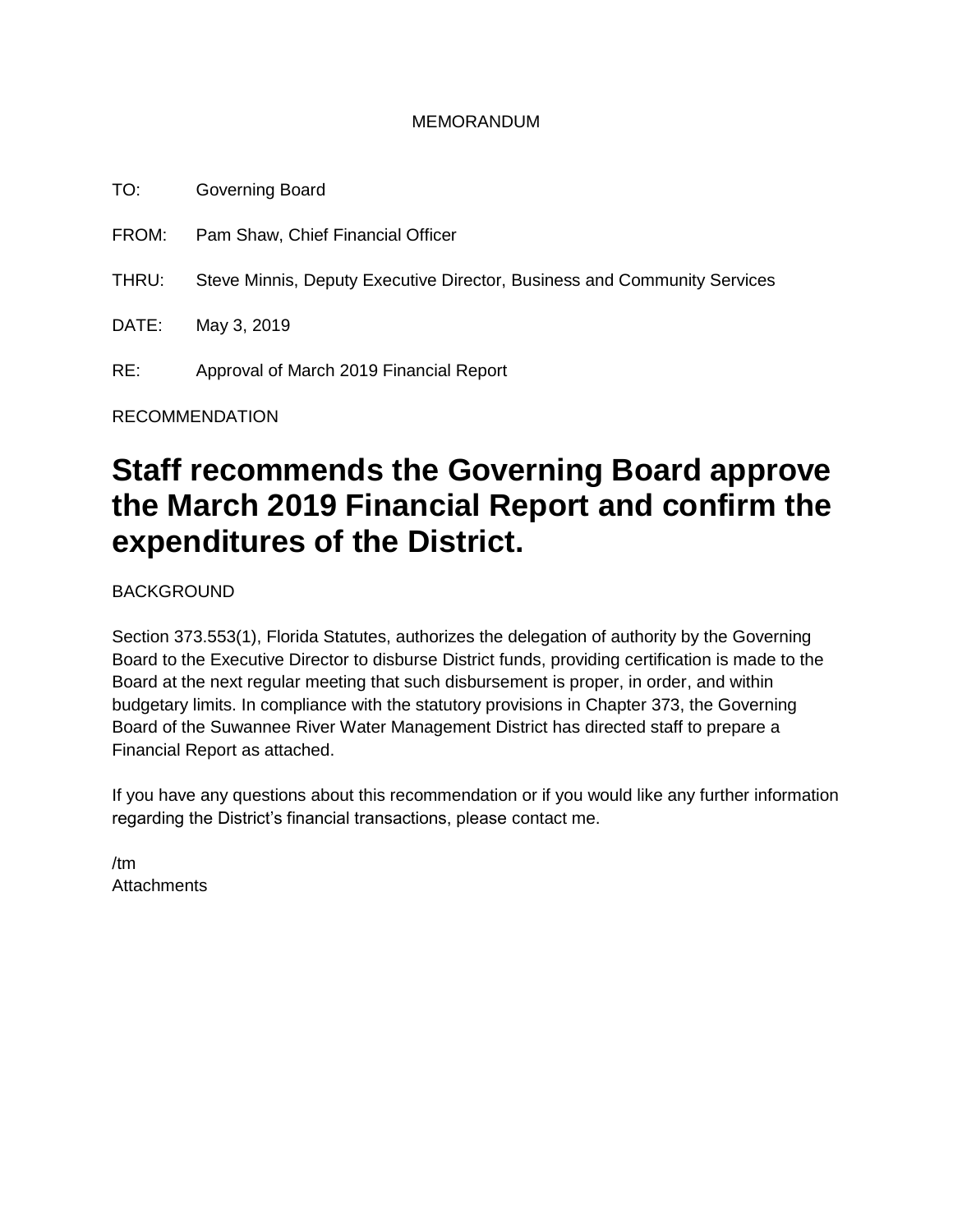| Suwannee River Water Management District |
|------------------------------------------|
| <b>Cash Report</b>                       |
| <b>March 2019</b>                        |

| <b>Financial Institution/Account</b>       | <b>Monthly</b><br><b>Interest</b> | <b>Interest</b><br>Rate % | <b>Closing</b><br><b>Balance</b> |
|--------------------------------------------|-----------------------------------|---------------------------|----------------------------------|
| <b>First Federal Permit Fee</b>            | \$0.00                            |                           | \$17,068.93                      |
| <b>First Federal Accounts Payable</b>      | \$0.00                            |                           | \$35,000.00                      |
| <b>First Federal EFT Disbursements</b>     | \$0.00                            |                           | \$0.00                           |
| <b>First Federal Depository</b>            | \$211.24                          | 0.01%                     | \$1,838,911.99                   |
| Special Purpose Investment Account (SPIA)* | \$80,687.40                       | 2.23%                     | \$41,889,801.81                  |
| TOTAL                                      | \$80,898.64                       |                           | \$43,780,782.73                  |

\*SPIA is part of the Florida Treasury Investment Pool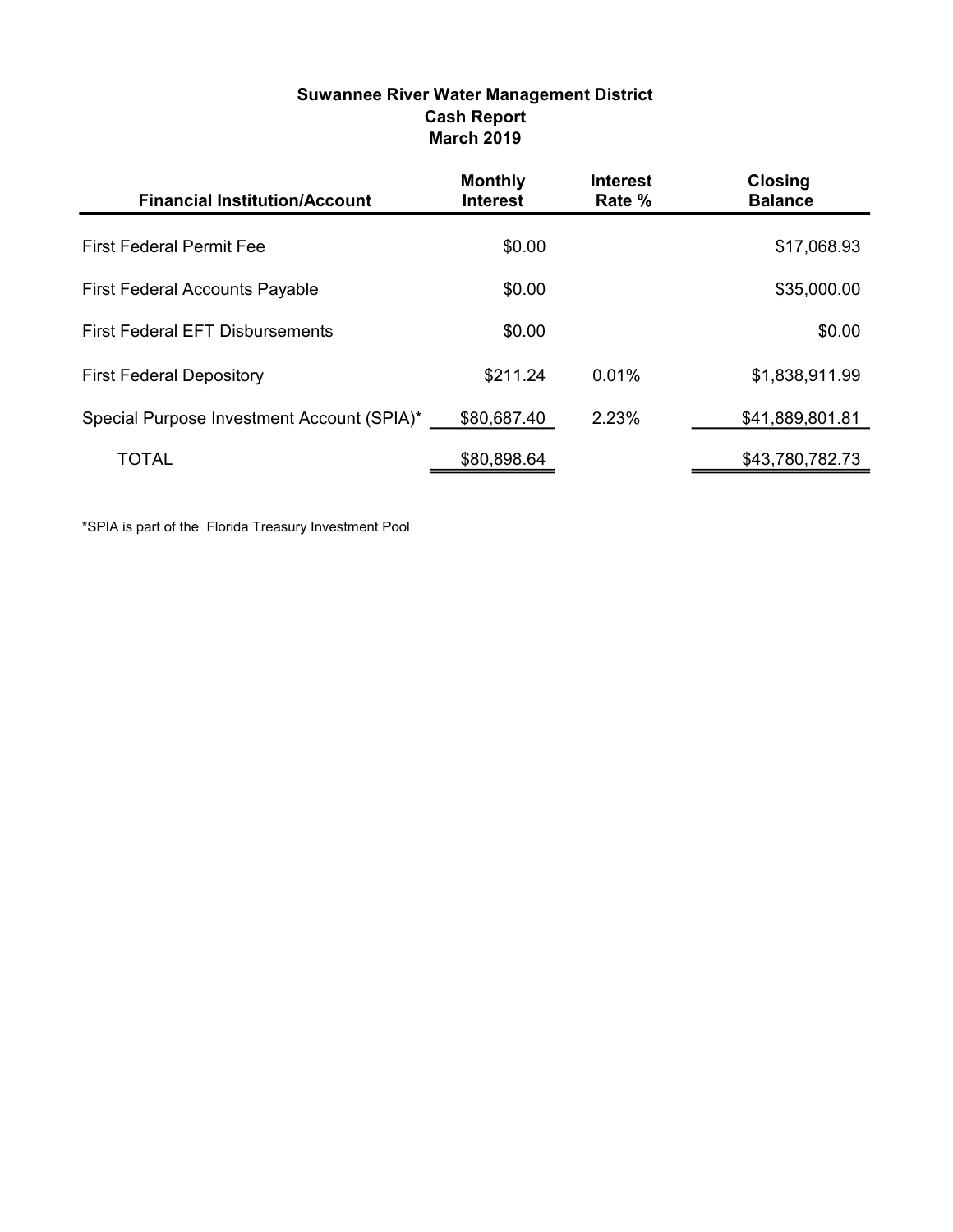#### **Suwannee River Water Management District Statement of Sources and Uses of Funds For the Month ending March 31, 2019 (Unaudited)**

|                            | <b>Current</b><br><b>Budget</b> |   | <b>Actuals</b><br><b>Through</b><br>3/31/2019 |    | Variance<br>(Under)/Over<br><b>Budget</b> | <b>Actuals As A</b><br>% of Budget |
|----------------------------|---------------------------------|---|-----------------------------------------------|----|-------------------------------------------|------------------------------------|
| <b>Sources</b>             |                                 |   |                                               |    |                                           |                                    |
| Ad Valorem Property Taxes  | \$<br>5.715.938 \$              |   | 5,068,746 \$                                  |    | (647, 192)                                | 88.7%                              |
| Intergovernmental Revenues | \$<br>56,967,463 \$             |   | 7,694,778                                     | S  | (49, 272, 685)                            | 13.5%                              |
| Interest on Invested Funds | \$<br>310,000 \$                |   | 417.724 \$                                    |    | 107.724                                   | 134.7%                             |
| License and Permit Fees    | \$<br>150,000 \$                |   | 102,302 \$                                    |    | (47,698)                                  | 68.2%                              |
| Other                      | \$<br>1,000,000 \$              |   | 778,887 \$                                    |    | (221, 113)                                | 77.9%                              |
| Fund Balance <sup>1</sup>  | \$<br>6.816.967                 | S | 503.047                                       | \$ | (6,313,920)                               | 7.4%                               |
| <b>Total Sources</b>       | 70,960,368                      |   | 14,565,484                                    | S  | (56, 394, 884)                            | 20.5%                              |

|                                              | Current       |      |                     |      |                           |     | Available     |           |              |
|----------------------------------------------|---------------|------|---------------------|------|---------------------------|-----|---------------|-----------|--------------|
|                                              | <b>Budget</b> |      | <b>Expenditures</b> |      | Encumbrances <sup>2</sup> |     | <b>Budget</b> | %Expended | %Obligated ° |
| <b>Uses</b>                                  |               |      |                     |      |                           |     |               |           |              |
| Water Resources Planning and Monitoring      | 10.279.861    |      | 1.731.976           | -SS  | 2.778.391                 | S   | 5,769,494     | 17%       | 44%          |
| Acquisition, Restoration and Public Works    | 52,489,529    | - \$ | 5.174.624           |      | 24,579,985                | S   | 22,734,920    | 10%       | 57%          |
| Operation and Maintenance of Lands and Works | 4.947.220 \$  |      | 1,133,458           | \$.  | 1,504,305                 | \$. | 2,309,457     | 23%       | 53%          |
| Regulation                                   | 472.442 \$    |      | 600,987             | -SS  | 43,069                    | -S  | 828,386       | 41%       | 44%          |
| Outreach                                     | 233,763 \$    |      | 116,319             | - \$ |                           | S   | 117.444       | 50%       | 50%          |
| Management and Administration                | .537,553      |      | 742,046             |      | 40,703                    |     | 754.804       | 48%       | 51%          |
| <b>Total Uses</b>                            | 70,960,368    |      | 9,499,410           |      | 28,946,453                |     | 32.514.505    | 13%       | 54%          |

<sup>1</sup> Actual Fund Balance used is recorded at the end of the fiscal year. This amount represents Fund Balance used for the Monitor Well Improvement Program and the AG and RIVER Cost-Share Programs

 $2$  Encumbrances represent unexpended balances of open purchase orders and contracts.

 $3$  Represents the sum of expenditures and encumbrances as a percentage of the available budget.

This financial statement is prepared as of March 31, 2019 and covers the interim period since the most recent audited financial statements.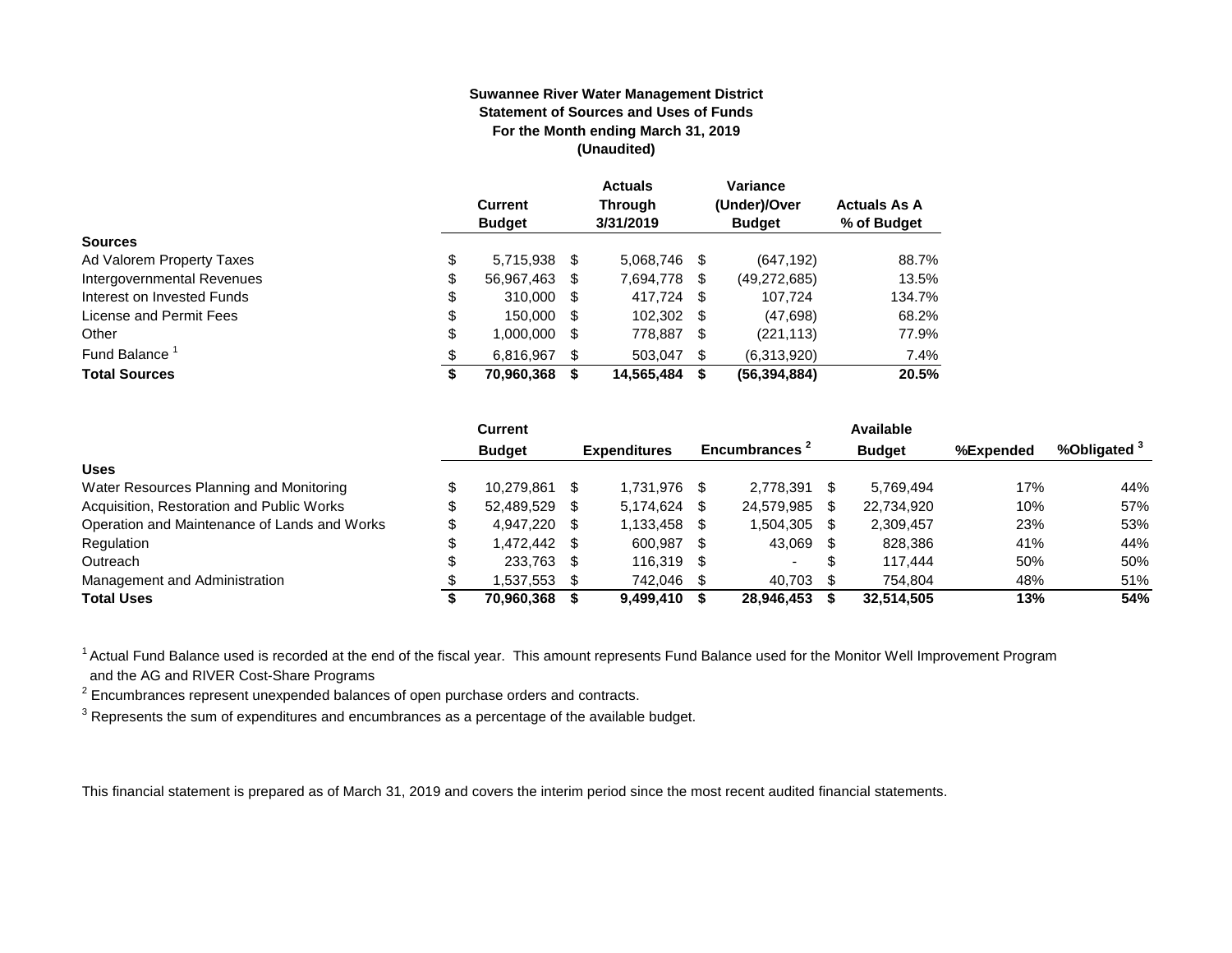|                                                   | Y-T-D<br><b>ACTUAL</b> | <b>ENCUMBRANCE</b> | <b>ANNUAL</b><br><b>BUDGET</b> |
|---------------------------------------------------|------------------------|--------------------|--------------------------------|
| <b>FUND Report Recap -</b>                        |                        |                    |                                |
| <b>REVENUES</b>                                   |                        |                    |                                |
| <b>DISTRICT REVENUES</b>                          | 6,367,659              | 0<br>0             | 7,175,938                      |
| <b>LOCAL REVENUES</b><br><b>STATE REVENUES</b>    | 91,600<br>7,394,679    | 0                  | 91,600<br>51,942,863           |
| <b>FEDERAL REVENUES</b>                           | 208,499                | 0                  | 4,933,000                      |
| <b>FUND BALANCE UTILIZATION</b>                   | 503,047                | 0                  | 6,816,967                      |
| <b>TOTAL REVENUES</b>                             | 14,565,484             | $\mathbf{0}$       | 70,960,368                     |
| <b>EXPENDITURES</b>                               |                        |                    |                                |
| SALARIES AND BENEFITS                             | 2,765,854              | 0                  | 6,292,000                      |
| CONTRACTUAL SERVICES                              | 4,304,955              | 8,432,644          | 29,621,819                     |
| OPERATING EXPENDITURES                            | 441,397                | 132,590            | 1,520,899                      |
| OPERATING CAPITAL OUTLAY                          | 95,850                 | 130,363            | 368,044                        |
| FIXED CAPITAL OUTLAY                              | 6,523                  | 0                  | 1,050,000                      |
| <b>INTERAGENCY EXPENDITURES</b>                   | 1,884,831              | 20,250,856         | 32,107,606                     |
| <b>TOTAL EXPENDITURES</b>                         | 9,499,410              | 28,946,453         | 70,960,368                     |
| <b>EXCESS REVENUES OVER (UNDER) EXPENDITURES</b>  | 5,066,074              | (28, 946, 453)     | 0                              |
| <b>FUND 01 - GENERAL FUND</b>                     |                        |                    |                                |
| <b>REVENUES</b>                                   |                        |                    |                                |
| <b>DISTRICT REVENUES</b>                          | 5,496,875              | 0                  | 5,207,719                      |
| <b>LOCAL REVENUES</b>                             | 0                      | 0                  | 0                              |
| <b>STATE REVENUES</b>                             | 2,740,000              | 0                  | 2,740,000                      |
| <b>FEDERAL REVENUES</b>                           | 0                      | 0                  | 0                              |
| FUND BALANCE UTILIZATION<br><b>TOTAL REVENUES</b> | 0                      | 0                  | 152,000                        |
|                                                   | 8,236,875              | $\mathbf{0}$       | 8,099,719                      |
| <b>EXPENDITURES</b>                               |                        |                    |                                |
| SALARIES AND BENEFITS<br>CONTRACTUAL SERVICES     | 2,182,075<br>189,680   | 0                  | 4,966,397<br>1,055,909         |
| OPERATING EXPENDITURES                            | 217,378                | 429,900<br>53,649  | 954,333                        |
| OPERATING CAPITAL OUTLAY                          | 80,441                 | 6,443              | 172,580                        |
| FIXED CAPITAL OUTLAY                              | 0                      | 0                  | 0                              |
| <b>INTERAGENCY EXPENDITURES</b>                   | 244,531                | 554,514            | 950,500                        |
| <b>TOTAL EXPENDITURES</b>                         | 2,914,105              | 1,044,506          | 8,099,719                      |
| <b>EXCESS REVENUES OVER (UNDER) EXPENDITURES</b>  | 5,322,770              | (1,044,506)        | 0                              |
| <b>FUND 05 - MIDDLE SUWANNEE</b>                  |                        |                    |                                |
| <b>REVENUES</b>                                   |                        |                    |                                |
| <b>DISTRICT REVENUES</b>                          | 0                      | 0                  | 0                              |
| <b>LOCAL REVENUES</b>                             | 0                      | 0                  | 0                              |
| <b>STATE REVENUES</b>                             | 40,757                 | 0                  | 250,000                        |
| <b>FEDERAL REVENUES</b>                           | 0                      | 0                  | 0                              |
| FUND BALANCE UTILIZATION                          | 0                      | 0                  | 0                              |
| <b>TOTAL REVENUES</b>                             | 40,757                 | 0                  | 250,000                        |
| <b>EXPENDITURES</b>                               |                        |                    |                                |
| SALARIES AND BENEFITS                             | 0                      | 0                  | 0                              |
| CONTRACTUAL SERVICES<br>OPERATING EXPENDITURES    | 40,757                 | 158,934            | 250,000                        |
| OPERATING CAPITAL OUTLAY                          | 0<br>0                 | 0<br>0             | O<br>0                         |
| FIXED CAPITAL OUTLAY                              | 0                      | 0                  | 0                              |
| <b>INTERAGENCY EXPENDITURES</b>                   | 0                      | <sup>0</sup>       | 0                              |
| <b>TOTAL EXPENDITURES</b>                         | 40,757                 | 158,934            | 250,000                        |
| <b>EXCESS REVENUES OVER (UNDER) EXPENDITURES</b>  | 0                      | (158, 934)         | 0                              |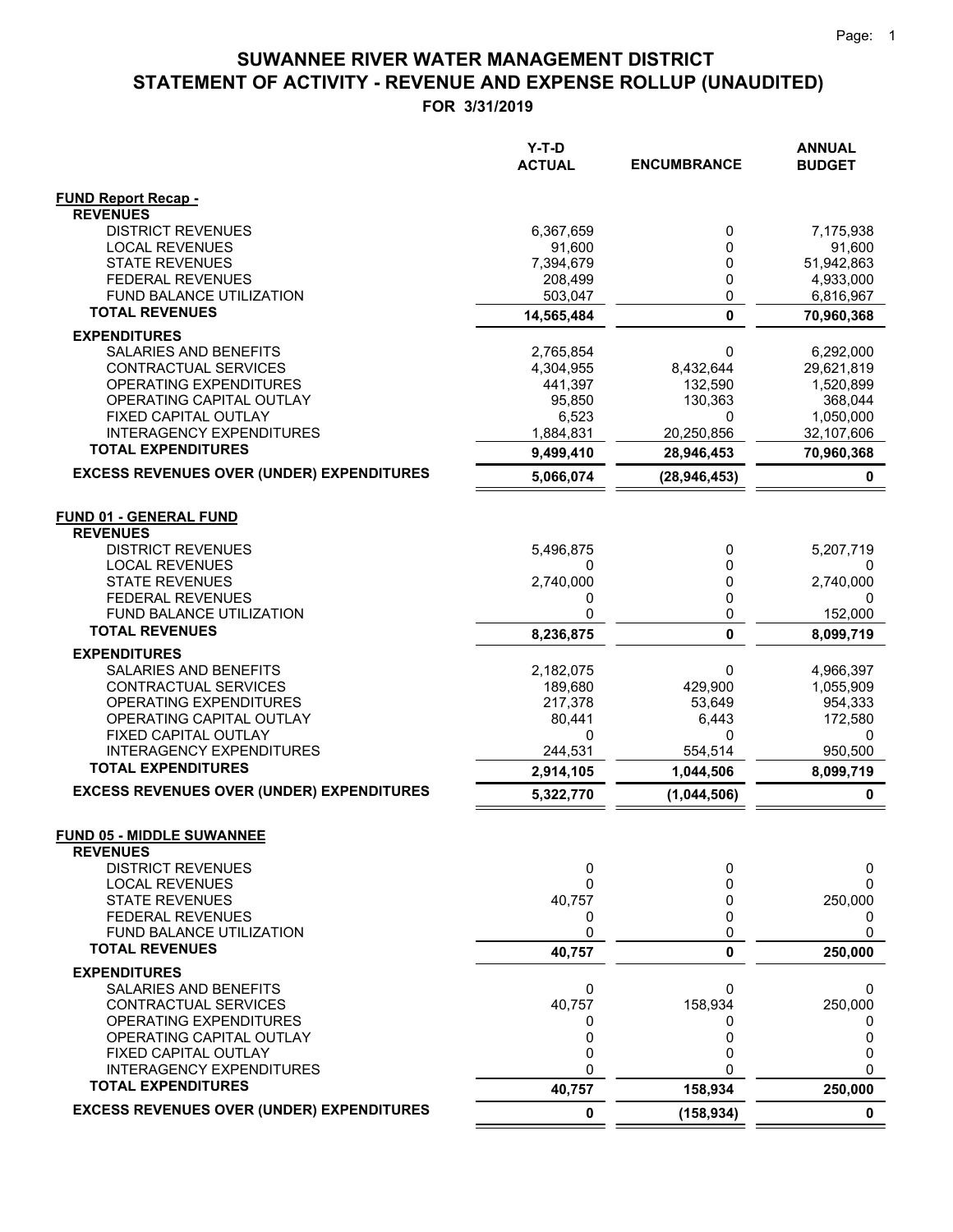**FOR 3/31/2019**

|                                                              | Y-T-D<br><b>ACTUAL</b> | <b>ENCUMBRANCE</b> | <b>ANNUAL</b><br><b>BUDGET</b> |
|--------------------------------------------------------------|------------------------|--------------------|--------------------------------|
| <b>FUND 06 - SPRINGS GRANTS</b>                              |                        |                    |                                |
| <b>REVENUES</b>                                              |                        |                    |                                |
| <b>DISTRICT REVENUES</b>                                     | 0                      | 0                  | 152,000                        |
| <b>LOCAL REVENUES</b><br><b>STATE REVENUES</b>               | 1,038,213              | 0<br>0             | 0<br>43,302,400                |
| <b>FEDERAL REVENUES</b>                                      | 0                      | 0                  | $\Omega$                       |
| FUND BALANCE UTILIZATION                                     | 0                      | 0                  | 0                              |
| <b>TOTAL REVENUES</b>                                        | 1,038,213              | $\mathbf 0$        | 43,454,400                     |
| <b>EXPENDITURES</b>                                          |                        |                    |                                |
| SALARIES AND BENEFITS                                        | 0                      | 0                  | 0                              |
| CONTRACTUAL SERVICES                                         | 1,323,240              | 4,100,033          | 16,182,300                     |
| OPERATING EXPENDITURES<br>OPERATING CAPITAL OUTLAY           | 3,928<br>0             | 249<br>0           | 0                              |
| FIXED CAPITAL OUTLAY                                         | 0                      | O                  | O                              |
| <b>INTERAGENCY EXPENDITURES</b>                              | 1,333,854              | 17,051,214         | 27,272,100                     |
| <b>TOTAL EXPENDITURES</b>                                    | 2,661,022              | 21,151,496         | 43,454,400                     |
| <b>EXCESS REVENUES OVER (UNDER) EXPENDITURES</b>             | (1,622,809)            | (21, 151, 496)     | 0                              |
| * Expenditures to be covered by FDEP Grants                  |                        |                    |                                |
| <b>FUND 07 - LOCAL REVENUE</b>                               |                        |                    |                                |
| <b>REVENUES</b>                                              |                        |                    |                                |
| <b>DISTRICT REVENUES</b>                                     | 0                      | 0                  | 0                              |
| <b>LOCAL REVENUES</b><br><b>STATE REVENUES</b>               | 91,600<br>0            | 0<br>0             | 91,600<br>0                    |
| <b>FEDERAL REVENUES</b>                                      | 0                      | 0                  | 0                              |
| <b>FUND BALANCE UTILIZATION</b>                              | 0                      | 0                  | 0                              |
| <b>TOTAL REVENUES</b>                                        | 91,600                 | $\mathbf{0}$       | 91,600                         |
| <b>EXPENDITURES</b>                                          |                        |                    |                                |
| SALARIES AND BENEFITS                                        | 0                      | 0                  | 0                              |
| CONTRACTUAL SERVICES                                         | 0                      | 0                  | 0                              |
| OPERATING EXPENDITURES<br>OPERATING CAPITAL OUTLAY           | 0<br>0                 | 0<br>0             | 0<br>0                         |
| FIXED CAPITAL OUTLAY                                         | 0                      | 0                  | 0                              |
| <b>INTERAGENCY EXPENDITURES</b>                              | 91,600                 | 0                  | 91,600                         |
| <b>TOTAL EXPENDITURES</b>                                    | 91,600                 | 0                  | 91,600                         |
| <b>EXCESS REVENUES OVER (UNDER) EXPENDITURES</b>             | 0                      | $\mathbf{0}$       | 0                              |
|                                                              |                        |                    |                                |
| <b>FUND 08 - WMLTF - SPRINGS</b><br><b>REVENUES</b>          |                        |                    |                                |
| <b>DISTRICT REVENUES</b>                                     | 1,958                  | 0                  | 0                              |
| <b>LOCAL REVENUES</b>                                        | 0                      | 0                  | 0                              |
| <b>STATE REVENUES</b>                                        | 2,260                  | 0                  | 150,000                        |
| <b>FEDERAL REVENUES</b>                                      | 0                      | 0                  | 0                              |
| FUND BALANCE UTILIZATION<br><b>TOTAL REVENUES</b>            | 0<br>4,218             | 0<br>0             | 0<br>150,000                   |
| <b>EXPENDITURES</b>                                          |                        |                    |                                |
| SALARIES AND BENEFITS                                        | 2,627                  | 0                  | 0                              |
| <b>CONTRACTUAL SERVICES</b>                                  | 0                      | 0                  | 0                              |
| OPERATING EXPENDITURES                                       | 0                      | 0                  | 0                              |
| OPERATING CAPITAL OUTLAY                                     | 0                      | 0                  | 0                              |
| FIXED CAPITAL OUTLAY                                         | 0<br>0                 | 0                  | 0                              |
| <b>INTERAGENCY EXPENDITURES</b><br><b>TOTAL EXPENDITURES</b> |                        | 194,676            | 150,000                        |
| <b>EXCESS REVENUES OVER (UNDER) EXPENDITURES</b>             | 2,627                  | 194,676            | 150,000<br>$\mathbf 0$         |
|                                                              | 1,591                  | (194, 676)         |                                |

 $=$  $\equiv$   $=$   $=$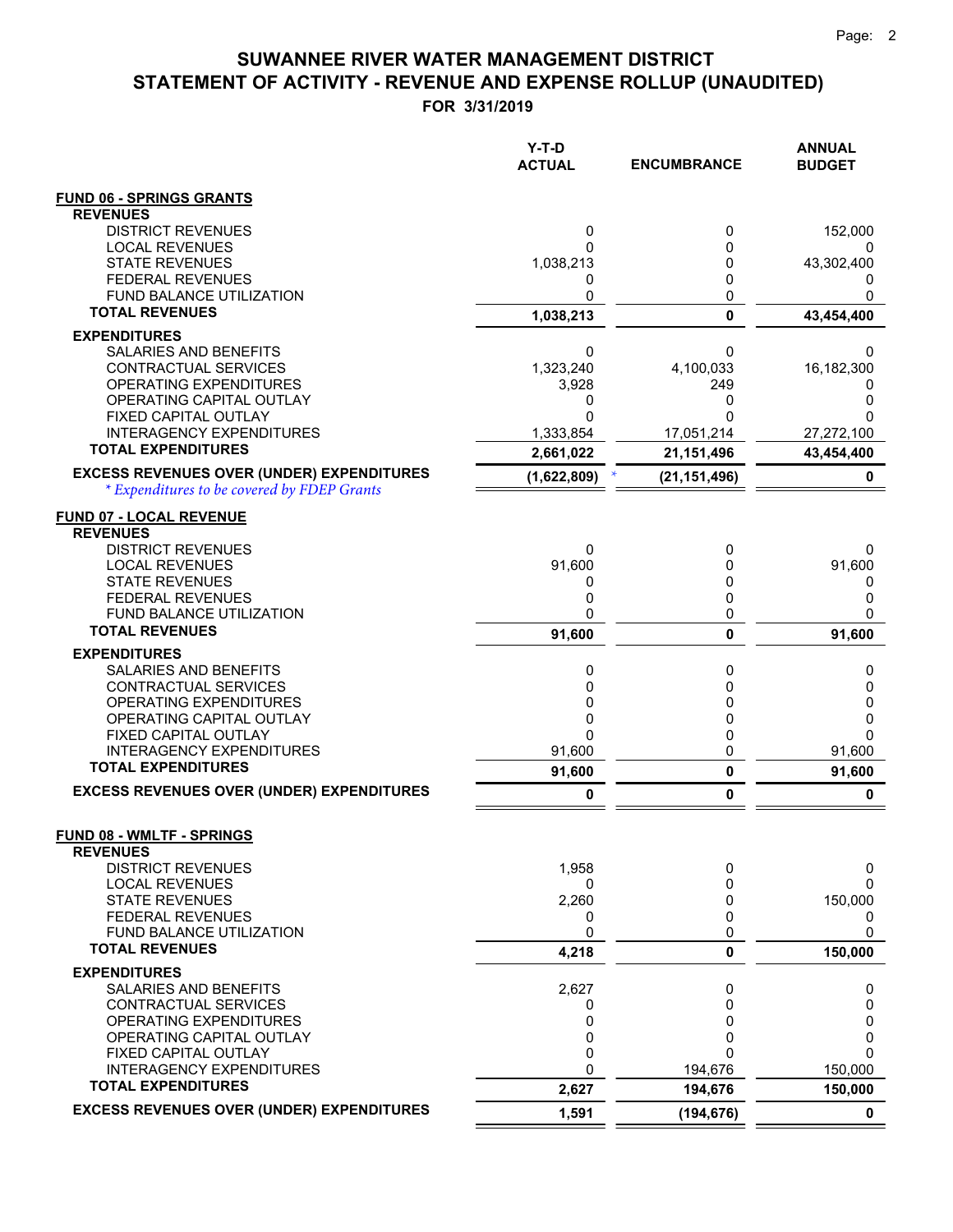|                                                      | Y-T-D<br><b>ACTUAL</b> | <b>ENCUMBRANCE</b> | <b>ANNUAL</b><br><b>BUDGET</b> |
|------------------------------------------------------|------------------------|--------------------|--------------------------------|
| <b>FUND 09 - MONITOR WELL</b>                        |                        |                    |                                |
| <b>REVENUES</b>                                      |                        |                    |                                |
| <b>DISTRICT REVENUES</b>                             | 0                      | 0                  | 0                              |
| <b>LOCAL REVENUES</b>                                | 0                      | 0                  | 0                              |
| <b>STATE REVENUES</b><br><b>FEDERAL REVENUES</b>     | 0<br>$\Omega$          | 0<br>$\mathbf 0$   | 0<br>0                         |
| <b>FUND BALANCE UTILIZATION</b>                      | 9,573                  | 0                  | 115,000                        |
| <b>TOTAL REVENUES</b>                                | 9,573                  | $\mathbf 0$        | 115,000                        |
| <b>EXPENDITURES</b>                                  |                        |                    |                                |
| <b>SALARIES AND BENEFITS</b>                         | 0                      | 0                  | 0                              |
| CONTRACTUAL SERVICES                                 | 8,960                  | 0                  | 100,000                        |
| <b>OPERATING EXPENDITURES</b>                        | 613                    | 0                  | 15,000                         |
| OPERATING CAPITAL OUTLAY                             | 0                      | 0                  | 0                              |
| FIXED CAPITAL OUTLAY<br>INTERAGENCY EXPENDITURES     | 0<br>0                 | 0<br>$\mathbf 0$   | 0<br>0                         |
| <b>TOTAL EXPENDITURES</b>                            | 9,573                  | $\pmb{0}$          | 115,000                        |
| <b>EXCESS REVENUES OVER (UNDER) EXPENDITURES</b>     | 0                      | 0                  | 0                              |
|                                                      |                        |                    |                                |
| FUND 10 - LAND CONSERVATION - FLORIDA FOREVER &      |                        |                    |                                |
| P2000<br><b>REVENUES</b>                             |                        |                    |                                |
| <b>DISTRICT REVENUES</b>                             | 995                    | 0                  | 0                              |
| <b>LOCAL REVENUES</b>                                | 0                      | 0                  | 0                              |
| <b>STATE REVENUES</b>                                | 0                      | 0                  | 0                              |
| <b>FEDERAL REVENUES</b>                              | 0                      | 0                  | $\Omega$                       |
| FUND BALANCE UTILIZATION                             | 0                      | 0                  | 300,000                        |
| <b>TOTAL REVENUES</b>                                | 995                    | 0                  | 300,000                        |
| <b>EXPENDITURES</b>                                  |                        |                    |                                |
| <b>SALARIES AND BENEFITS</b><br>CONTRACTUAL SERVICES | 0<br>975               | 0<br>0             | 0                              |
| OPERATING EXPENDITURES                               | 0                      | 0                  | 45,000<br>2,500                |
| OPERATING CAPITAL OUTLAY                             | 0                      | 0                  | 0                              |
| FIXED CAPITAL OUTLAY                                 | 0                      | 0                  | 252,500                        |
| <b>INTERAGENCY EXPENDITURES</b>                      | 0                      | 0                  | 0                              |
| <b>TOTAL EXPENDITURES</b>                            | 975                    | $\pmb{0}$          | 300,000                        |
| <b>EXCESS REVENUES OVER (UNDER) EXPENDITURES</b>     | 20                     | 0                  | 0                              |
| <b>FUND 12 - DOT ETDM</b>                            |                        |                    |                                |
| <b>REVENUES</b>                                      |                        |                    |                                |
| <b>DISTRICT REVENUES</b>                             | 405                    | 0                  | 0                              |
| <b>LOCAL REVENUES</b>                                | 0                      | 0                  | 0                              |
| <b>STATE REVENUES</b><br><b>FEDERAL REVENUES</b>     | 0<br>0                 | 0<br>0             | 0<br>0                         |
| <b>FUND BALANCE UTILIZATION</b>                      | 0                      | 0                  | 5,335                          |
| <b>TOTAL REVENUES</b>                                | 405                    | 0                  | 5,335                          |
| <b>EXPENDITURES</b>                                  |                        |                    |                                |
| SALARIES AND BENEFITS                                | 0                      | 0                  | 5,335                          |
| CONTRACTUAL SERVICES                                 | 0                      | 0                  | 0                              |
| OPERATING EXPENDITURES                               | 0                      | 0                  | 0                              |
| OPERATING CAPITAL OUTLAY<br>FIXED CAPITAL OUTLAY     | 0<br>0                 | 0<br>0             | 0<br>0                         |
| <b>INTERAGENCY EXPENDITURES</b>                      | 0                      | 0                  | 0                              |
| <b>TOTAL EXPENDITURES</b>                            | 0                      | 0                  | 5,335                          |
| <b>EXCESS REVENUES OVER (UNDER) EXPENDITURES</b>     | 405                    | 0                  | 0                              |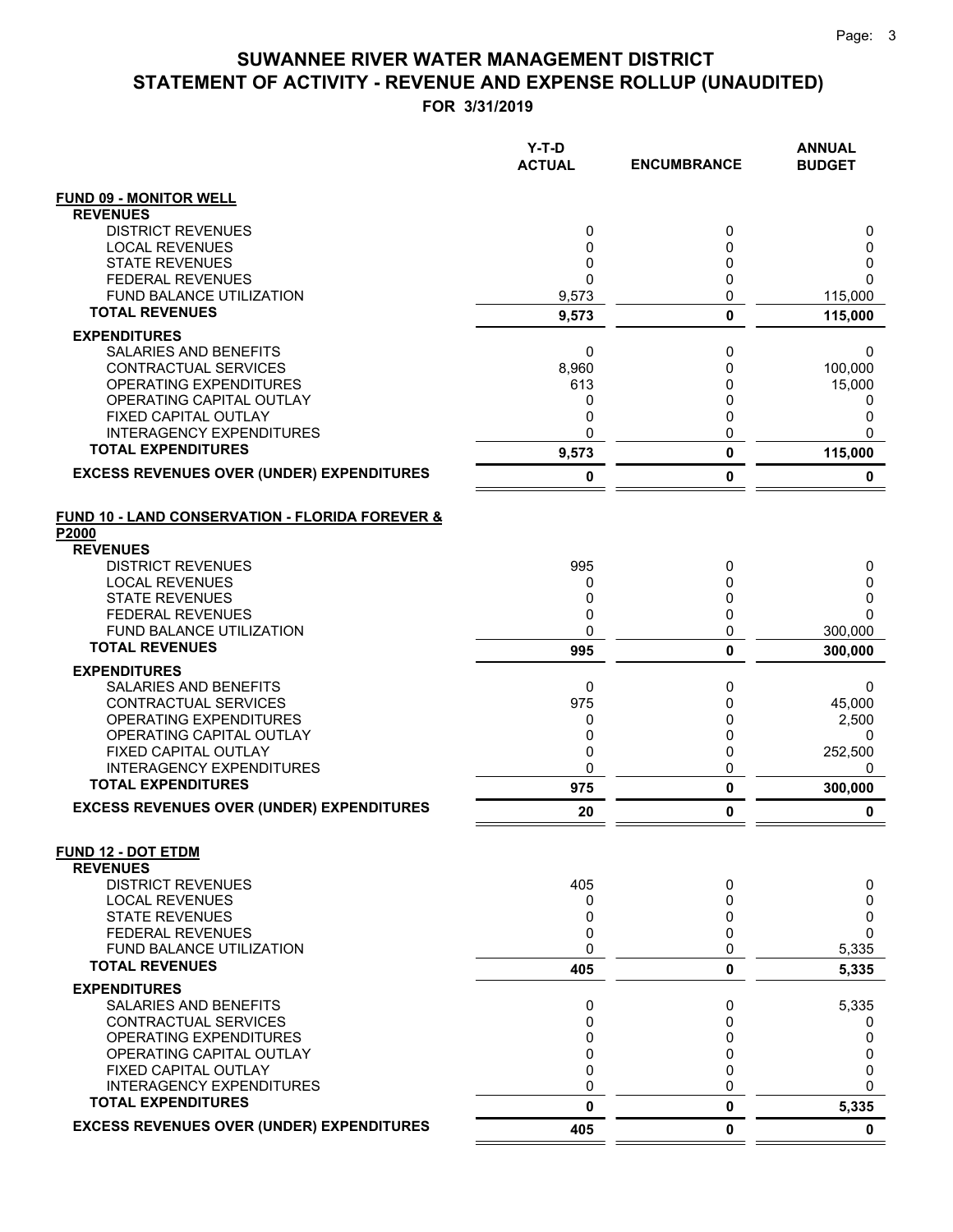|                                                                      | Y-T-D<br><b>ACTUAL</b> | <b>ENCUMBRANCE</b> | <b>ANNUAL</b><br><b>BUDGET</b> |
|----------------------------------------------------------------------|------------------------|--------------------|--------------------------------|
| <b>FUND 13 - LAND MANAGEMENT &amp; OPERATIONS</b><br><b>REVENUES</b> |                        |                    |                                |
| <b>DISTRICT REVENUES</b>                                             | 778,338                | 0                  | 1,816,219                      |
| <b>LOCAL REVENUES</b><br><b>STATE REVENUES</b>                       | 0<br>2,130,119         | 0<br>0             | 0<br>2,326,119                 |
| <b>FEDERAL REVENUES</b>                                              | 0                      | 0                  | 40,000                         |
| FUND BALANCE UTILIZATION                                             | 0                      | 0                  | 1,197,382                      |
| <b>TOTAL REVENUES</b>                                                | 2,908,457              | $\mathbf 0$        | 5,379,720                      |
| <b>EXPENDITURES</b>                                                  |                        |                    |                                |
| SALARIES AND BENEFITS                                                | 311,209                | 0                  | 667,664                        |
| CONTRACTUAL SERVICES                                                 | 585,046                | 1,064,910          | 2,542,291                      |
| OPERATING EXPENDITURES                                               | 215,271                | 68,771             | 523,066                        |
| OPERATING CAPITAL OUTLAY                                             | 15,409                 | 123,920            | 195,464                        |
| FIXED CAPITAL OUTLAY<br><b>INTERAGENCY EXPENDITURES</b>              | 6,523<br>0             | 0<br>81,592        | 797,500<br>653,735             |
| <b>TOTAL EXPENDITURES</b>                                            | 1,133,458              | 1,339,193          | 5,379,720                      |
| <b>EXCESS REVENUES OVER (UNDER) EXPENDITURES</b>                     | 1,774,999              | (1, 339, 193)      | 0                              |
| <b>FUND 19 - FDOT MITIGATION</b>                                     |                        |                    |                                |
| <b>REVENUES</b>                                                      |                        |                    |                                |
| <b>DISTRICT REVENUES</b><br><b>LOCAL REVENUES</b>                    | 4,628<br>0             | 0<br>$\Omega$      | 0<br>0                         |
| <b>STATE REVENUES</b>                                                | 73,002                 | 0                  | 161,000                        |
| <b>FEDERAL REVENUES</b>                                              | 0                      | 0                  | 0                              |
| <b>FUND BALANCE UTILIZATION</b>                                      | 0                      | 0                  | 100,000                        |
| <b>TOTAL REVENUES</b>                                                | 77,630                 | $\mathbf{0}$       | 261,000                        |
| <b>EXPENDITURES</b>                                                  |                        |                    |                                |
| SALARIES AND BENEFITS                                                | 0                      | 0                  | 0                              |
| CONTRACTUAL SERVICES                                                 | 76,524                 | 212,780            | 261,000                        |
| OPERATING EXPENDITURES                                               | 1,105                  | 9,920              | 0                              |
| OPERATING CAPITAL OUTLAY                                             | 0                      | 0                  | 0                              |
| FIXED CAPITAL OUTLAY<br><b>INTERAGENCY EXPENDITURES</b>              | 0<br>0                 | 0<br>0             | 0<br>0                         |
| <b>TOTAL EXPENDITURES</b>                                            | 77,629                 | 222,700            | 261,000                        |
| <b>EXCESS REVENUES OVER (UNDER) EXPENDITURES</b>                     | 1                      | (222, 700)         | 0                              |
| FUND 20 - MINIMUM FLOWS AND MINIMUM WATER LEVELS                     |                        |                    |                                |
| (MFL)                                                                |                        |                    |                                |
| <b>REVENUES</b>                                                      |                        |                    |                                |
| <b>DISTRICT REVENUES</b>                                             | 0                      | 0                  | 0                              |
| <b>LOCAL REVENUES</b>                                                | 0                      | 0                  | 0                              |
| <b>STATE REVENUES</b><br><b>FEDERAL REVENUES</b>                     | 446,994<br>0           | 0<br>0             | 1,891,604<br>0                 |
| FUND BALANCE UTILIZATION                                             | 0                      | 0                  | 0                              |
| <b>TOTAL REVENUES</b>                                                | 446,994                | $\pmb{0}$          | 1,891,604                      |
| <b>EXPENDITURES</b>                                                  |                        |                    |                                |
| <b>SALARIES AND BENEFITS</b>                                         | 266,244                | 0                  | 637.604                        |
| CONTRACTUAL SERVICES                                                 | 125,840                | 458,516            | 1,059,000                      |
| OPERATING EXPENDITURES                                               | 2,192                  | 0                  | 20,000                         |
| OPERATING CAPITAL OUTLAY<br>FIXED CAPITAL OUTLAY                     | 0<br>0                 | 0<br>U             | 0<br>0                         |
| <b>INTERAGENCY EXPENDITURES</b>                                      | 52,718                 | 107,282            | 175,000                        |
| <b>TOTAL EXPENDITURES</b>                                            | 446,994                | 565,798            | 1,891,604                      |
| <b>EXCESS REVENUES OVER (UNDER) EXPENDITURES</b>                     | 0                      | (565, 798)         | 0                              |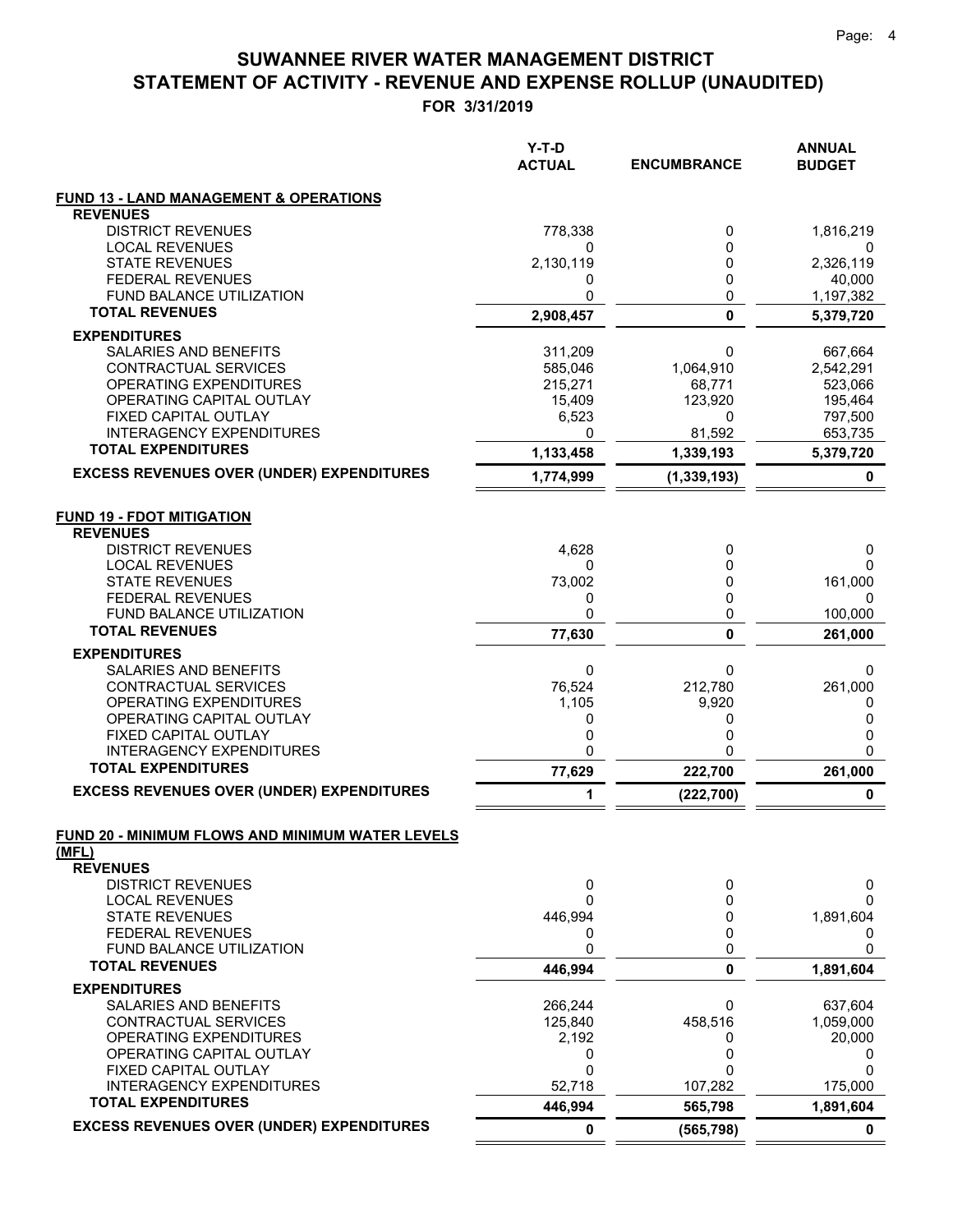|                                                          | Y-T-D<br><b>ACTUAL</b> | <b>ENCUMBRANCE</b> | <b>ANNUAL</b><br><b>BUDGET</b> |
|----------------------------------------------------------|------------------------|--------------------|--------------------------------|
| <b>FUND 29 - SUWANNEE RIVER PARTNERSHIP (SRP)</b>        |                        |                    |                                |
| <b>REVENUES</b>                                          |                        |                    |                                |
| <b>DISTRICT REVENUES</b>                                 | 10,317                 | 0                  | 0                              |
| <b>LOCAL REVENUES</b><br><b>STATE REVENUES</b>           | 0<br>19,843            | 0<br>0             | 0<br>34,000                    |
| <b>FEDERAL REVENUES</b>                                  | 0                      | 0                  | 0                              |
| <b>FUND BALANCE UTILIZATION</b>                          | 0                      | 0                  | 119,000                        |
| <b>TOTAL REVENUES</b>                                    | 30,160                 | 0                  | 153,000                        |
| <b>EXPENDITURES</b>                                      |                        |                    |                                |
| SALARIES AND BENEFITS                                    | 0                      | 0                  | 0                              |
| CONTRACTUAL SERVICES                                     | $\mathbf{0}$           | 0                  | 0                              |
| OPERATING EXPENDITURES                                   | 910                    | 0                  | 6,000                          |
| OPERATING CAPITAL OUTLAY                                 | 0<br>$\Omega$          | 0                  | 0<br>$\Omega$                  |
| FIXED CAPITAL OUTLAY<br><b>INTERAGENCY EXPENDITURES</b>  | 29,250                 | 0<br>117,750       | 147,000                        |
| <b>TOTAL EXPENDITURES</b>                                | 30,160                 | 117,750            | 153,000                        |
| <b>EXCESS REVENUES OVER (UNDER) EXPENDITURES</b>         |                        |                    |                                |
|                                                          | 0                      | (117, 750)         | 0                              |
| <b>FUND 33 - PCS MITIGATION - LAND ACQUISITION</b>       |                        |                    |                                |
| <b>REVENUES</b>                                          |                        |                    |                                |
| <b>DISTRICT REVENUES</b>                                 | 74,144                 | 0                  | 0                              |
| <b>LOCAL REVENUES</b>                                    | 0                      | 0                  | 0                              |
| <b>STATE REVENUES</b>                                    | 0                      | 0                  | 0                              |
| <b>FEDERAL REVENUES</b>                                  | 0                      | 0                  | 0                              |
| <b>FUND BALANCE UTILIZATION</b><br><b>TOTAL REVENUES</b> | 0                      | 0                  | 0                              |
|                                                          | 74,144                 | 0                  | $\mathbf{0}$                   |
| <b>EXPENDITURES</b>                                      |                        |                    |                                |
| SALARIES AND BENEFITS                                    | 0                      | 0                  | 0                              |
| CONTRACTUAL SERVICES<br>OPERATING EXPENDITURES           | $\mathbf{0}$<br>0      | 0<br>0             | 0                              |
| OPERATING CAPITAL OUTLAY                                 | 0                      | 0                  | 0<br>0                         |
| FIXED CAPITAL OUTLAY                                     | 0                      | 0                  | 0                              |
| <b>INTERAGENCY EXPENDITURES</b>                          | 0                      | 0                  | 0                              |
| <b>TOTAL EXPENDITURES</b>                                | $\mathbf{0}$           | 0                  | 0                              |
| <b>EXCESS REVENUES OVER (UNDER) EXPENDITURES</b>         | 74,144                 | 0                  | 0                              |
|                                                          |                        |                    |                                |
| FUND 51 - DISTRICT AG COST-SHARE<br><b>REVENUES</b>      |                        |                    |                                |
| <b>DISTRICT REVENUES</b>                                 | 0                      | 0                  | 0                              |
| <b>LOCAL REVENUES</b>                                    | $\mathbf 0$            | 0                  | 0                              |
| <b>STATE REVENUES</b>                                    | 0                      | 0                  | 0                              |
| <b>FEDERAL REVENUES</b>                                  | 0                      | 0                  | $\Omega$                       |
| FUND BALANCE UTILIZATION                                 | 360,597                | 0                  | 2,180,579                      |
| <b>TOTAL REVENUES</b>                                    | 360,597                | 0                  | 2,180,579                      |
| <b>EXPENDITURES</b>                                      |                        |                    |                                |
| SALARIES AND BENEFITS                                    | 0                      | 0                  | 0                              |
| CONTRACTUAL SERVICES                                     | 360,597                | 470,252            | 2,160,579                      |
| OPERATING EXPENDITURES<br>OPERATING CAPITAL OUTLAY       | 0                      | 0                  | 0<br>0                         |
| FIXED CAPITAL OUTLAY                                     | 0<br>0                 | 0<br>0             | 0                              |
| <b>INTERAGENCY EXPENDITURES</b>                          | 0                      |                    | 20,000                         |
| <b>TOTAL EXPENDITURES</b>                                | 360,597                | 470,252            | 2,180,579                      |
| <b>EXCESS REVENUES OVER (UNDER) EXPENDITURES</b>         | $\mathbf 0$            | (470, 252)         | 0                              |